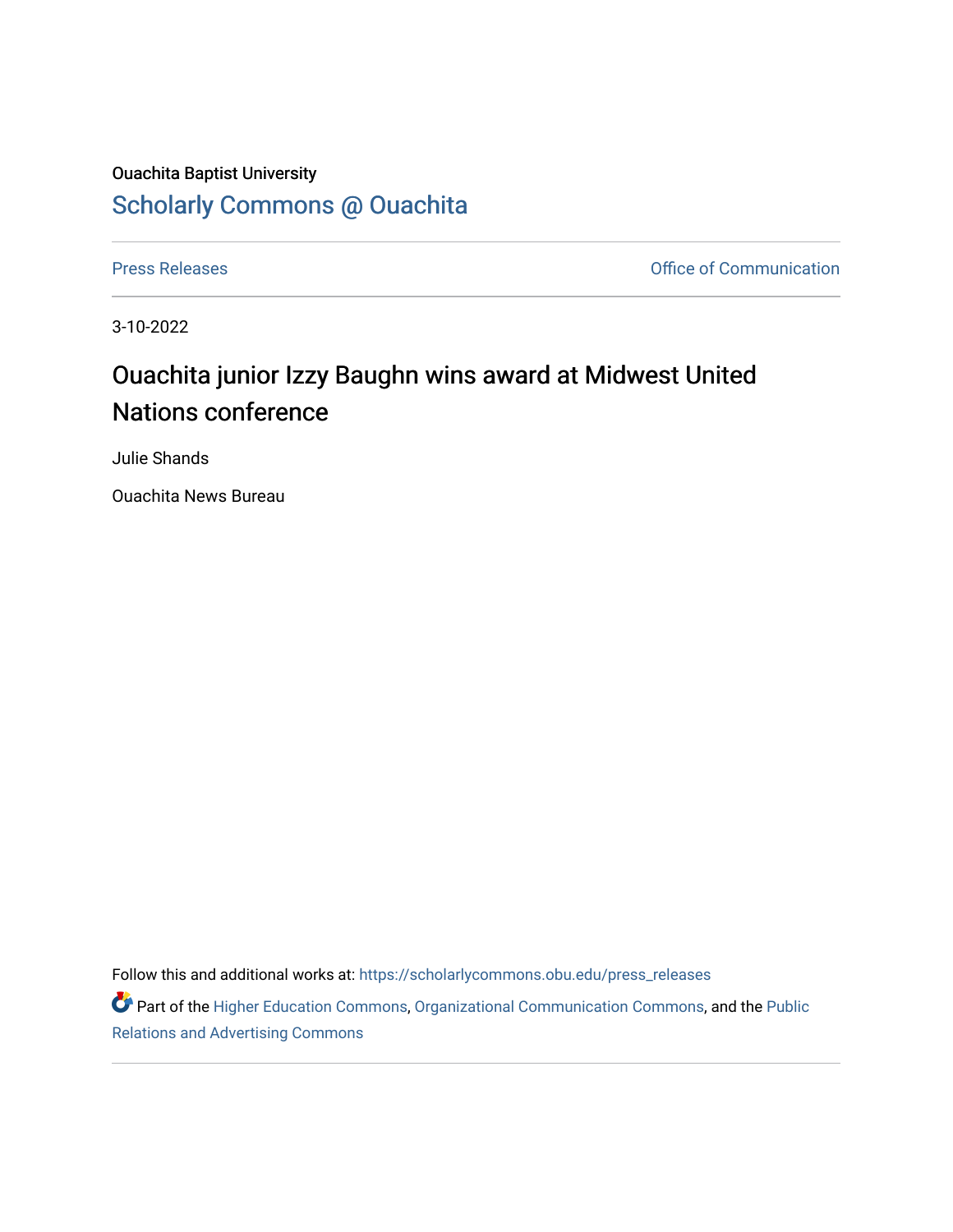



For immediate release **Ouachita junior Izzy Baughn wins award at Midwest Model United Nations conference** *By Julia Shands* March 10, 2022 For more information, contact OBU's news bureau at [newsbureau@obu.edu](mailto:newsbureau@obu.edu) or (870) 245-5208

ARKADELPHIA, Ark.—Ouachita Baptist University student Izzy Baughn, a junior communications & media/strategic communications and political science double major from Jonesboro, Ark., earned an award for Best Position Paper in the United Nations Environmental Assembly during the Midwest Model United Nations, held Feb. 23–26 in St. Louis, Mo. Ouachita's team also earned an honorable mention award for Best Delegation.

In addition to Baughn, Ouachita's student delegation to the Model UN included Maddie Bailey, a senior political science major from Bauxite, Ark.; Caroline Derby, a junior communications & media/multimedia journalism and political science double major from Arkadelphia, Ark.; and Anna Roussel, a senior communications & media/strategic communications and political science double major from Searcy, Ark. The team represented the country of Niger.

Dr. Kevin Brennan, professor of political science at Ouachita, began preparing the students in early November for Midwest Model UN and its requirements.

"I give a brief lecture on the purpose of position papers, essential parts to include and some advice about the format," Brennan said. "Because of the assignments they have done throughout the course, they are